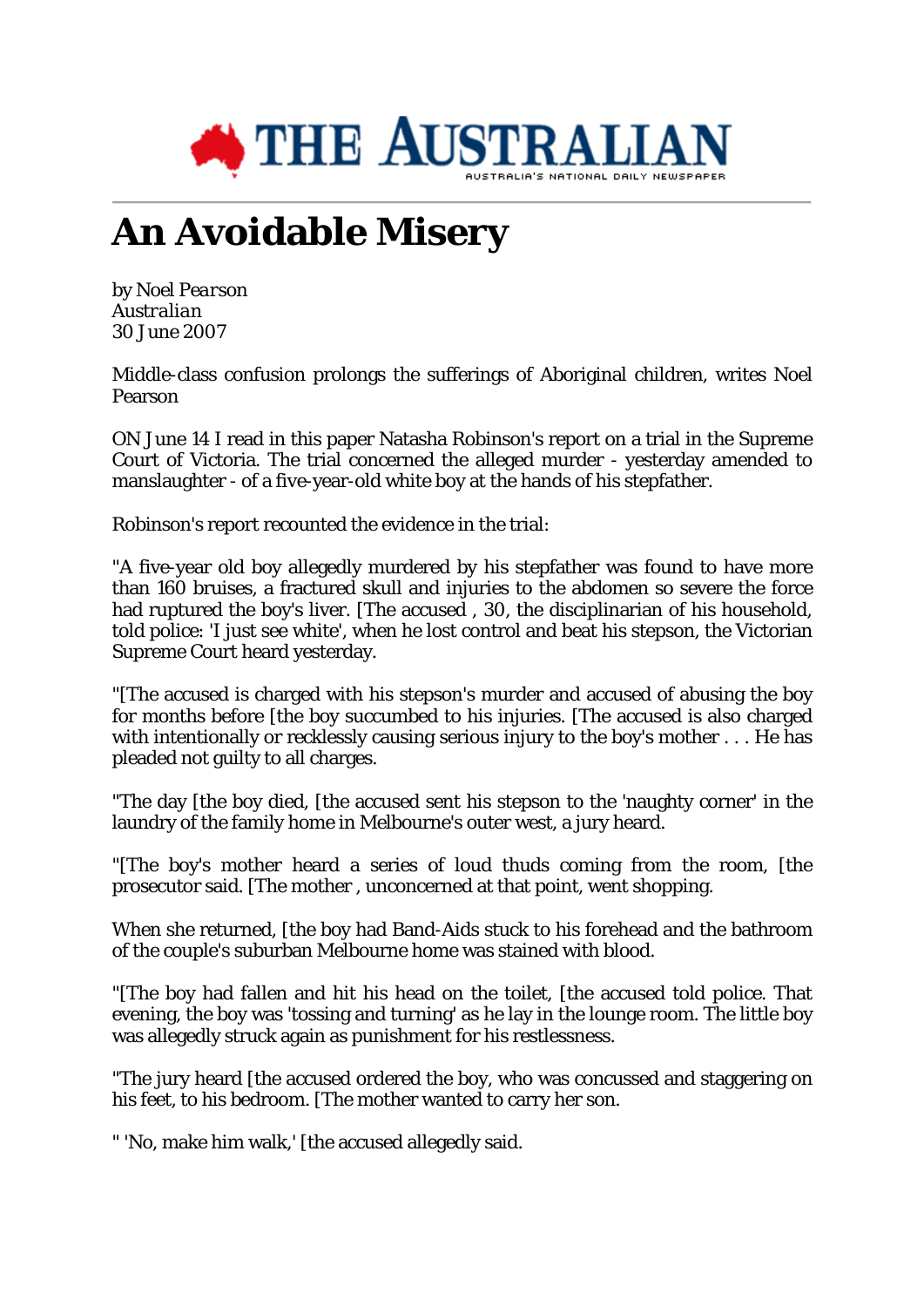"[The prosecutor alleged [the accused followed the little boy into his bedroom and repeatedly beat him in his bed.

"After dinner, [the boy's mother noticed that her son had fallen unconscious and that 'his mouth appeared stuck'.

"She called 000. But by the time the ambulance officers arrived, there was nothing that could be done for the boy.

"[The accused , who was a drug addict and had been taking heroin, harboured an ongoing animosity towards his stepson, the court heard.

" 'It was like I was not my own self,' he told police in an interview excerpt read to the jury. 'I just lose my mind and I don't know what I'm doing. It happens like snapping my fingers. It's like I'm fighting with an adult.' "[The accused told police and his partner that when he 'snapped' he could not remember hurting the boy.

" 'I don't see what I am doing. I just see white and I just don't know what I'm doing . . . I'm losing my mind. I don't realise how hard I am doing things. I can't feel my hands properly.' "[The accused's barrister told the jury they would have to decide whether [the accused intended to kill [the boy when he beat him.

"'The hand does not always follow the mind,' [the accused's barrister said. 'There is a gulf between the state of mind required to murder and that which is done without . . . prior or complete appreciation of the degree of hurt that may result.' "[The mother gave evidence yesterday afternoon and said [the accused 'went a bit crazy' in the months before [the boy was killed.

"Most of the beatings delivered to [the boy were done with a leather strap or with an open hand, she said.

"When asked to look at a book of photographs that showed the severe level of bruising to much of her son's body, [the mother broke down and could not control her weeping, prompting [the judge to adjourn the court.

The trial continues today."

Like most people I only cast half an eye over media reports of human tragedy, especially when it involves children. Most often I glance out the corner of my eye, to get the gist of a report, but I generally shield my emotions by not delving into the details. You just move on to the next story.

This boy's death is a facsimile of many stories of child abuse and death in circumstances where one or more of the children's supposed guardians are addicted to heroin and other drugs. Instead of doing my usual routine, this morning two weeks ago I instead sat down and read Robinson's report. I read Robinson's account again, even as I could hear my own two children playing and shouting in the living room.

My unexpected grief was the culmination of my turbulent emotions about my home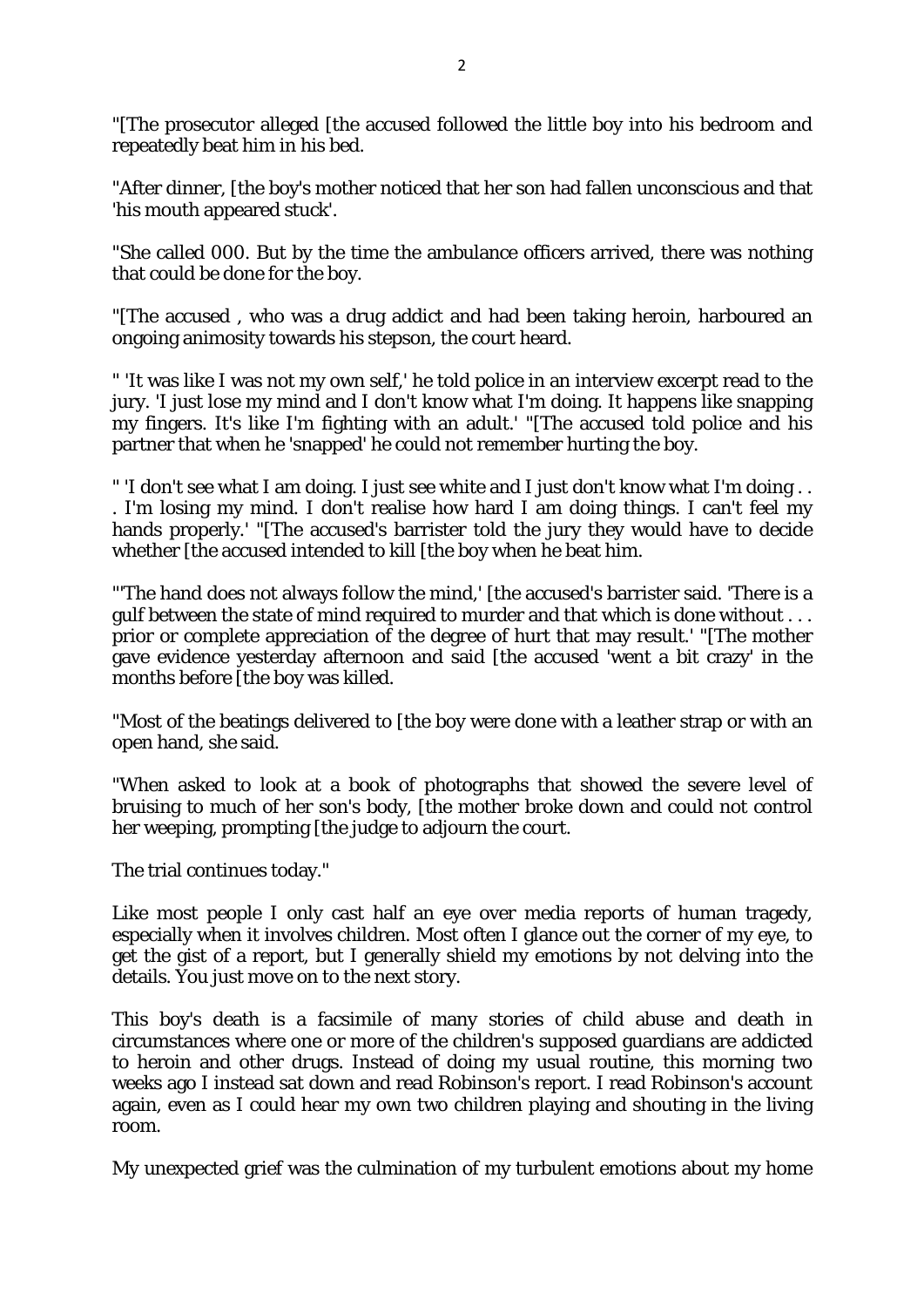town, even as my colleagues at the Cape York Institute and I had just finished our report to the federal and Queensland governments proposing welfare reforms that I knew were going to be controversial.

The image of the boy stumbling to his bedroom and the stepfather's refusal to allow his mother to carry the dying boy to what would become his deathbed is seared on my mind. I wished I could hold this boy's small body, on which his stepfather had inflicted so much evil, and give him some relief from his living nightmare, which he had apparently endured for months.

The next day the Northern Territory Government belatedly released the report by Pat Anderson and Rex Wild into the neglect and abuse of children in indigenous communities in the Northern Territory, aptly titled Little Children are Sacred. This paper headlined its editorial even more aptly, ``Little children are scared''.

Two thoughts crystallised in my mind. First, I asked myself whether the tragedy of the extinguishment of this boy's short life and his suffering is a necessary and unavoidable part of life in what is a vast, complex, rapidly changing but otherwise modern, prosperous society.

Are this boy's and much of the social suffering and misery we see and read about in our country just marginal and inevitable casualties?

If we harbour the old leftist critique of capitalist societies, we may think such casualties are the product of the inherent violence of a system that delivers prosperity to most of the rest of us. If we harbour a religious view, we may be accepting of temporal suffering because there will be relief in the long run. If we harbour a relativist view, we could point to suffering in other societies or at other periods of history (such as the fate of children in Victorian England or today in countries of the former Soviet Union).

Whatever view we take, my thought is this: what policies do we need so that all avoidable suffering is avoided in our society? We cannot remove evil from the world and I am not basing our hopes of escaping avoidable suffering on supra-human powers. I am asking us to use our considerable human powers to escape avoidable suffering.

This is a question for social policy: are our policies maximising the avoidance of such suffering? My answer is no. There is too much misery -- chiefly endured by the disadvantaged in our society, the lowest classes -- that is avoidable. And we do not need to achieve a socialist nirvana to relieve this suffering.

I suggest that we can and must aim to hold a capitalist democracy to account to be consistent with the eradication of avoidable suffering.

I believe that we do not have the optimum social policies to reduce suffering chiefly because of ideology and confusion. Australian policy analyses and strategic thinking are all mixed up when it comes to lifting the lot of the lowest classes. Strangely -- but if you adopted an old leftist analysis it should not be surprising -- the greatest impediment to the policies that are needed to relieve suffering is the confusion of